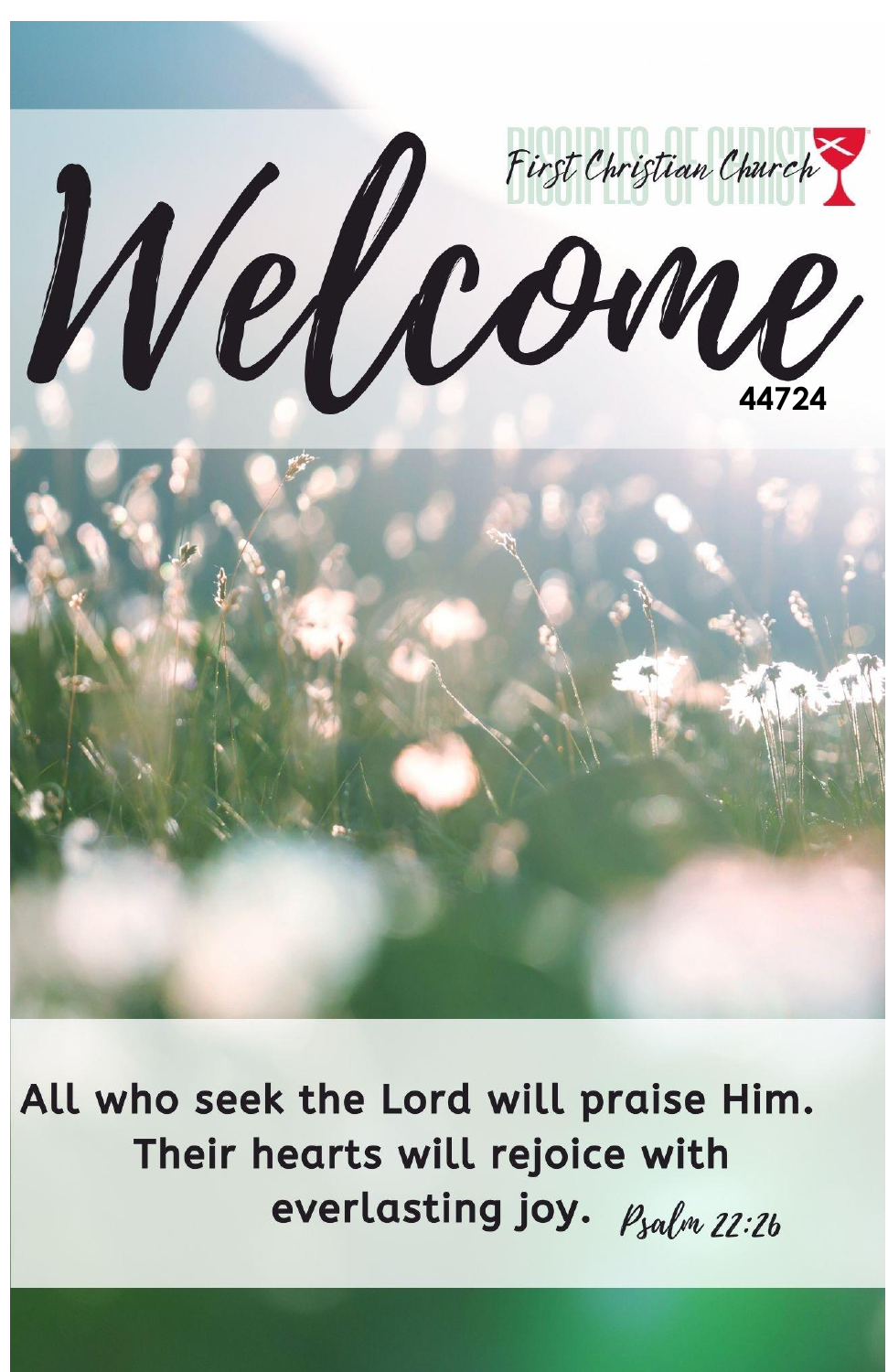## **Prayer Concerns**

Sympathy to Jean Courtwright on the death last week of her sister (and Jeanie Brandes' "Aunt Phyllis") Pulpit committee and FCC as we search for next pastor.................................. Jerry Packey......................................... Community Care for rehab after stroke Vicki Packey..........................................prayers for new kidney to function fully Karen Buchanan and mom Sarah .................................................Sarah-low bp Karen Vilevac (Amy Stafford's sister)......................................... issues with knee Jan Ossler ...................................Woodlawn Rehab Center –UTI & brain bleed Sherry Shaffer .................................................................skin cancer removal July David Haubert (Zwick's nephew)....................................................... heart issues Melissa Browning's mom ......................................in hospital after car accident Amy (Barb Hotchkiss' daughter) ....................................................broken ankle Bill Henning (Mary Beth's dad).............................seriously ill in Toledo Hospital Rita (ELacher's mom).......doing well after emergency heart stent last week David Duro .................... recuperating well after heart related hospitalization Ann McCown ........................... recuperating at home after thyroid removed 18 mth old Chloe (E Lacher) ........ at home-feeding tube-prayers for healing Richard Lewandoski ......................................... severe back pain from fracture Scott Hahn (Janet Vick).................................................serious health concerns Kevin (Mary Steed) ...................................................................... health concerns Jill (Miriam Strain)............................... at home on oxygen-awaiting test results Jean Courtwright ......................................................................continued prayers Rick Peloso (DiDonato) ..........................................................at Aultman on vent Roger Fletcher (Joan Roberts' brother) ............................................ heart issues Michael Leonard (J. Buttermore's grandson)......................... health concerns Odey Lee (S. Welsh) ....................................................................................... stroke Jake Wuersig (Mary Steed)..................................in rehab after fall from ledge Betty Rush ...........................................................prayers for iron infusions to help Scot Twitt & Family (Eve Lacher)............ stage 3-chemotherapy began 5/16 Scott (M. Reay's cousin).....................................................organs shutting down Doug (B. Reay's cousin) ...............................................................................prayers Karla Mazzi (Barb Reay)................................................ cancer-grave condition Rebecca Nichols (Lynda Burkett's mom).................................................prayers Cindy Ferry (Betty Rush)............................................................MS complications Adam Coss (Milly Keller) ..............................................................................prayers Shirley Moffett............................................................................................................. Dale & Rose Matthews................................................................ health concerns Margaret Yoho...............................................receiving chemo for lung cancer Ukraine and its people.............................................................................................. Marilyn Nagy (sis to B. Hotchkiss & M. Steed) ............ serious health concerns Sarah (Goldmans' granddaughter)......................................continued prayers Tammy Percy .............................................................................continued prayers Butch Engle ....................................................Oak Pointe Nursing Center, Baltic Cheryl Ott................................................treatments continue, prayers needed Recent widows and widowers ................................................................................ Jen and Justin Burkholder family .......................................................missionaries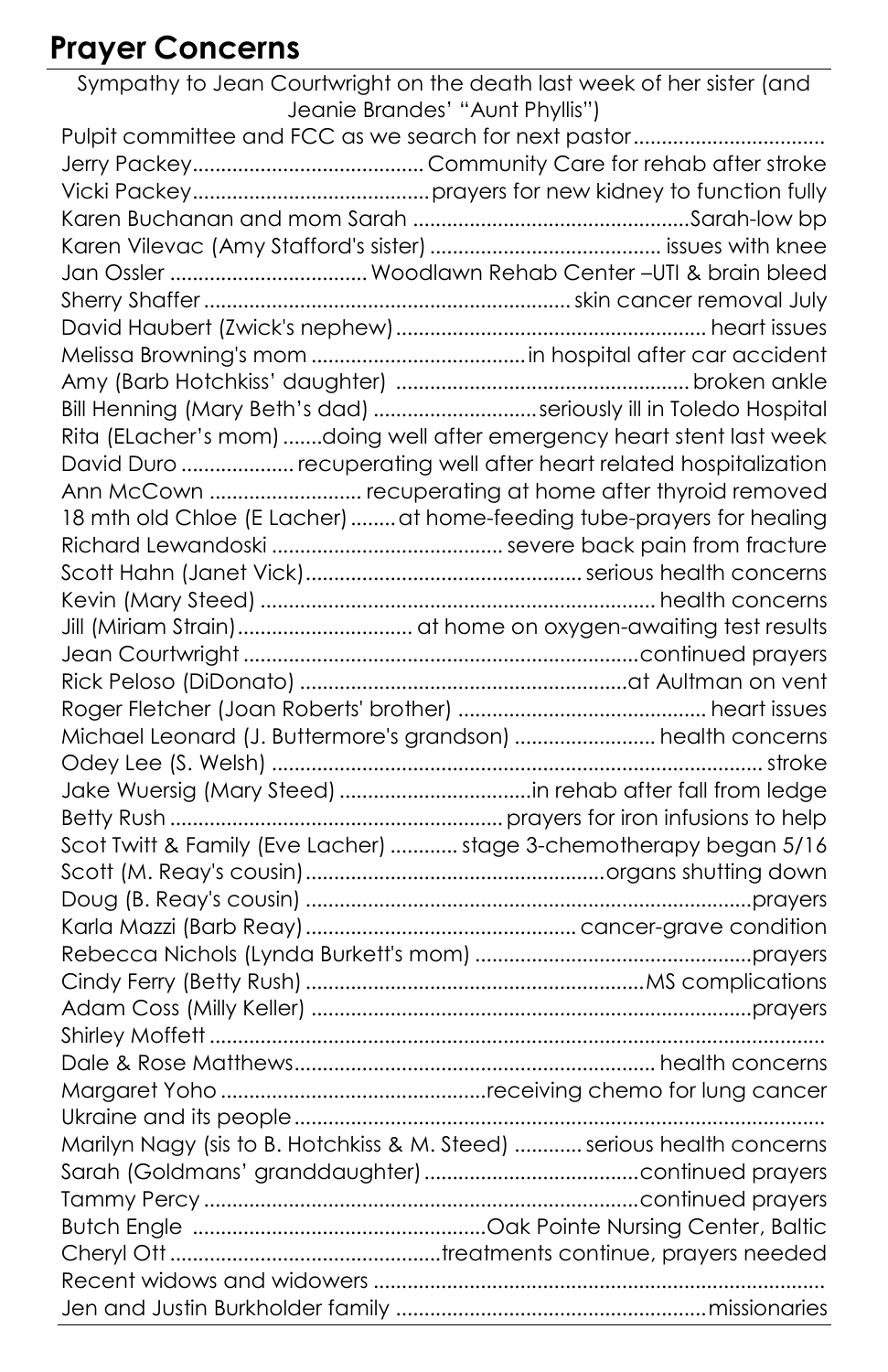## **9:00 Casual Service**

|              |                                                                                                                      | <b>7.UU WASUUI JEI VILE</b>                 |
|--------------|----------------------------------------------------------------------------------------------------------------------|---------------------------------------------|
|              | $\div$ Stand as you feel led                                                                                         |                                             |
| ❖            | <b>Opening Praises</b>                                                                                               | "Living Hope"                               |
|              | Invitation to Children Worship & Wonder<br>$(3 \text{ years} - 2^{\text{nd}} \text{ grade})$                         | Mort DeHoff                                 |
|              | Welcome & Announcements                                                                                              | Mort DeHoff                                 |
|              | Pastoral Prayer/Lord's Prayer                                                                                        | Mort DeHoff                                 |
|              | Call to Worship                                                                                                      | Sue DeHoff, Elder                           |
|              | ❖ Worship Hymn                                                                                                       | "Holy, Holy, Holy"                          |
|              | Scripture:                                                                                                           | Psalm 146 & Romans 5:1-11                   |
|              | Message:                                                                                                             | "Chain Reaction"<br><b>Pastor Mike Doak</b> |
|              | Invitation to Church Membership                                                                                      | Mort DeHoff                                 |
| ❖            | Invitation Hymn                                                                                                      | "By Faith"                                  |
| $\mathbf{r}$ | Confession of Faith                                                                                                  | Mort DeHoff                                 |
|              | "I believe that Jesus is the Christ, the Son of the Living God,<br>and I accept Him as my personal Lord and Savior." |                                             |
|              | Invitation to Offering/Prayer                                                                                        | Mort DeHoff                                 |
|              | Offering Hymn                                                                                                        | "Broken Vessels"                            |

instrumental

Invitation to Communion/Prayer Sue DeHoff, Elder

*All believers in Jesus Christ are invited to receive the bread and cup as they are passed. Please partake as you are served.*

### Closing Hymn **"Your Grace is Enough"**

◆ Benediction Pastor Mike Doak

You are invited to come to the Christ Candle in front of the sanctuary after the benediction of the service for personal prayers.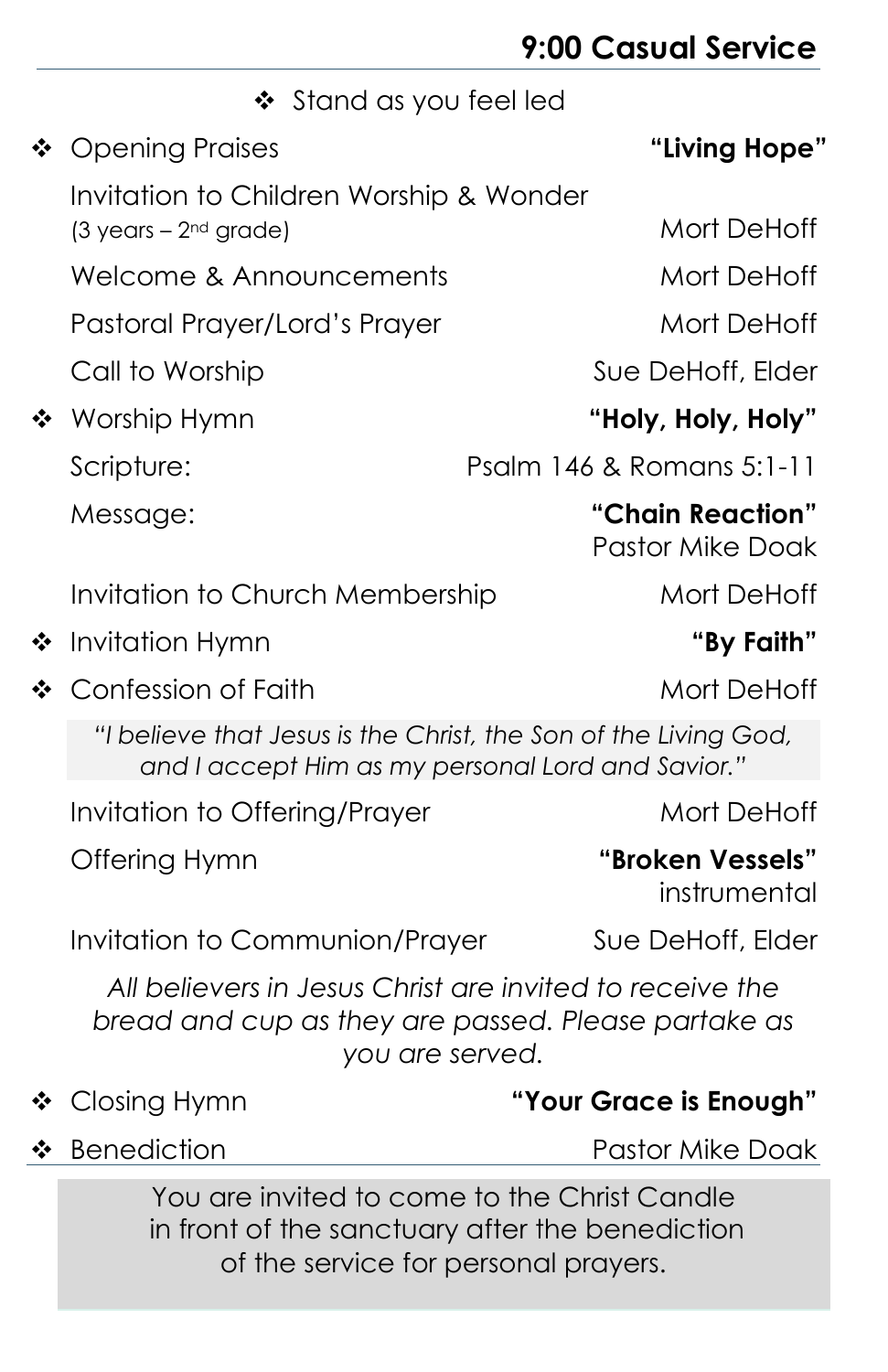|                                   | 11:00 Service Order of Worship                                                                        |                                                                                                |
|-----------------------------------|-------------------------------------------------------------------------------------------------------|------------------------------------------------------------------------------------------------|
| <b>PRELUDE</b>                    |                                                                                                       | "Holy, Holy, Holy"<br>Dykes/Broughton                                                          |
|                                   | <b>WELCOME &amp; ANNOUNCEMENTS</b>                                                                    | Jody Koenigseker                                                                               |
|                                   | ❖ Stand as you feel led                                                                               |                                                                                                |
| ❖ CALL TO WORSHIP                 |                                                                                                       | George Cunningham, Elder                                                                       |
|                                   | end.                                                                                                  | Leader: Let the whole creation praise You, O God,<br>for You are without beginning and without |
|                                   | People: Through Christ, You created the whole<br>world; through Christ You Preserve and<br>uphold it. |                                                                                                |
|                                   | Leader: Raise us up in the light of this new day to<br>sing Your praises, O Lord.                     |                                                                                                |
|                                   | People: Let our lips sing praises and rejoice in the<br>among us in this holy place.                  | presence of the Father, Son and Holy Spirit                                                    |
| <b>OPENING PRAISE</b>             |                                                                                                       | "Holy Holy Holy"<br>pg. 193 (vs 1, 3, & 4)                                                     |
| <b>PRAYER &amp; LORD'S PRAYER</b> |                                                                                                       | Jody Koenigseker                                                                               |
| <b>SCRIPTURE</b>                  |                                                                                                       | Psalm 146 & Romans 5:1-11                                                                      |
| <b>MESSAGE</b>                    |                                                                                                       | "Chain Reaction"<br><b>Pastor Mike Doak</b>                                                    |
|                                   | <b>INVITATION TO CHURCH MEMBERSHIP</b>                                                                | Jody Koenigseker                                                                               |
|                                   | Invitation to accept Christ or join church                                                            |                                                                                                |
| ❖ INVITATION HYMN                 |                                                                                                       | "Jesus Paid It All"<br>pg. 252 (vs 1 & 3)                                                      |
| ❖ CONFESSION OF FAITH             |                                                                                                       | Jody Koenigseker                                                                               |
|                                   |                                                                                                       | "I believe that Jesus is the Christ, the Son of the Living God,                                |

and I accept Him as my personal Lord and Savior."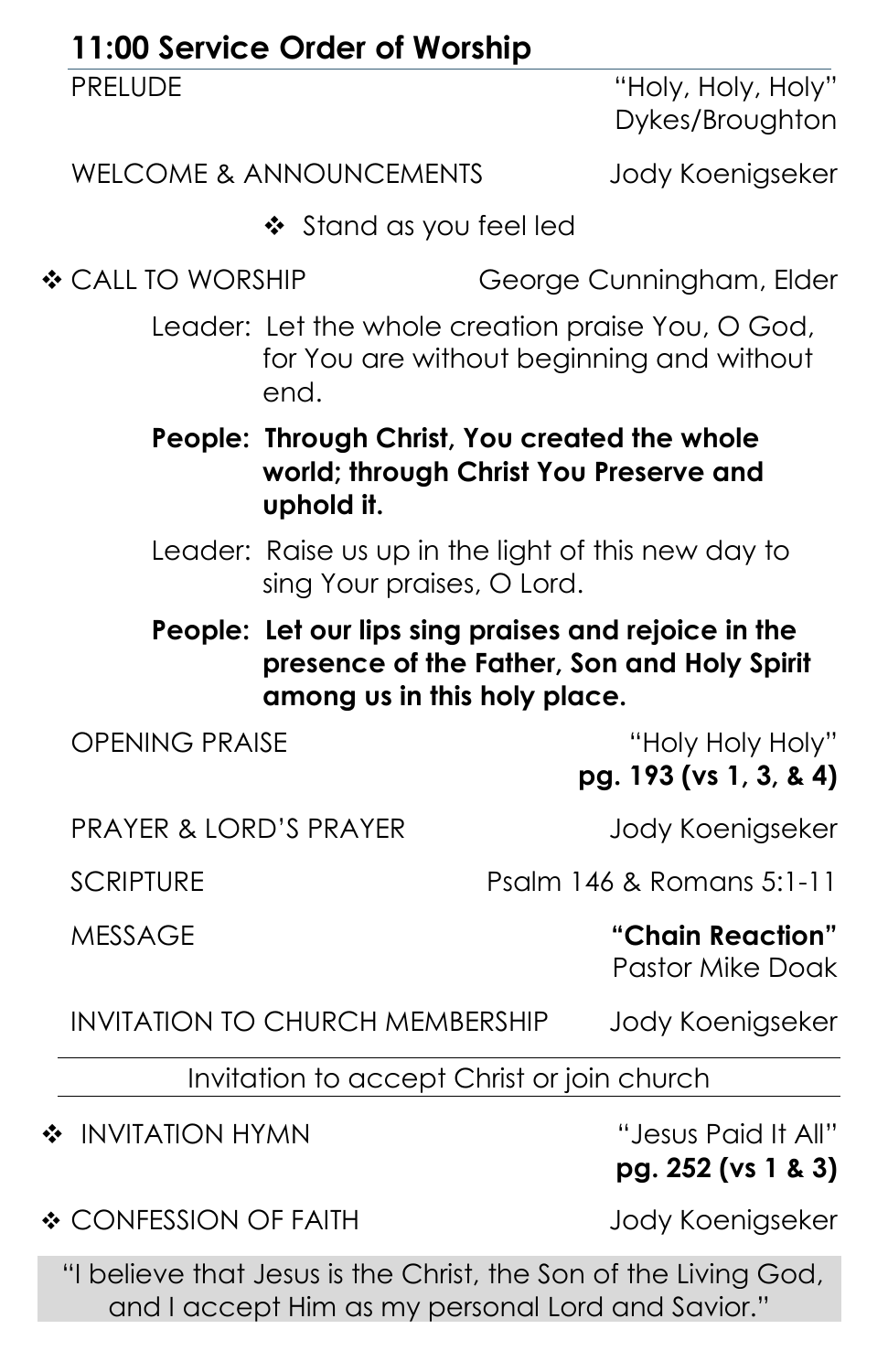| <b>INVITATION TO OFFERING</b>                                                                                                      |  | Jody Koenigseker                                             |  |  |
|------------------------------------------------------------------------------------------------------------------------------------|--|--------------------------------------------------------------|--|--|
| <b>OFFERTORY</b>                                                                                                                   |  | "Amazing Grace"<br>American Melody/Young                     |  |  |
| ❖ DOXOLOGY                                                                                                                         |  | "Praise God From Whom All Blessings Flow"                    |  |  |
| ❖ PRAYER DEDICATION                                                                                                                |  | George Cunningham, Elder                                     |  |  |
| <b>INVITATION TO COMMUNION</b>                                                                                                     |  | George Cunningham, Elder                                     |  |  |
| All believers in Jesus Christ are invited to receive the bread<br>and cup as they are passed.<br>Please partake as you are served. |  |                                                              |  |  |
| <b>HYMN</b>                                                                                                                        |  | "O How He Loves You and Me"<br>pg. 257                       |  |  |
| <b>COMMUNION MEDITATION</b>                                                                                                        |  | George Cunningham, Elder                                     |  |  |
| <b>COMMUNION PRAYER</b>                                                                                                            |  | George Cunningham, Elder                                     |  |  |
| ❖ CLOSING HYMN                                                                                                                     |  | "Victory in Jesus"<br>pg. 277 (vs 1 & 3)                     |  |  |
| ❖ BENEDICTION                                                                                                                      |  | <b>Pastor Mike Doak</b>                                      |  |  |
| <b>POSTLUDE</b>                                                                                                                    |  | "Lift High the Cross"<br>Nicholson/Smith                     |  |  |
|                                                                                                                                    |  | You are invited to come to the Christ Candle in front of the |  |  |

sanctuary after the benediction of the service for personal prayers.

NOTES: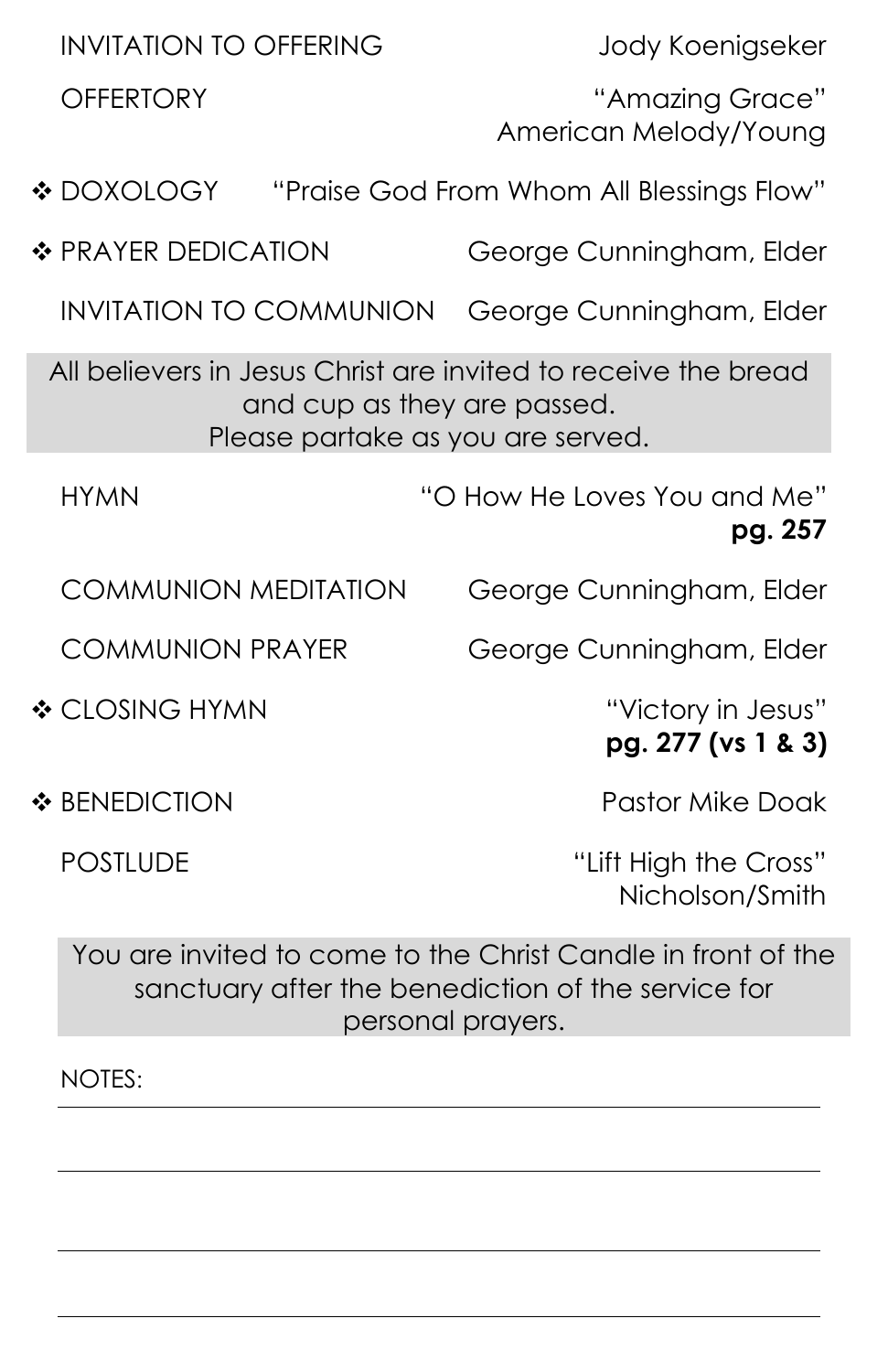### **Week of44724**

| <b>TODAY</b> | 9:00<br>9:00<br>10:15<br>11:00<br>$1 - 3$  | Casual Service<br>Worship & Wonder<br><b>CONGREGATIONAL MEETING</b><br><b>Traditional Service</b><br>Youth @ Lake DeHoff |
|--------------|--------------------------------------------|--------------------------------------------------------------------------------------------------------------------------|
| MON          | 7:00<br>7:30                               | Leadership<br><b>Board Meeting</b>                                                                                       |
| TUE          | 10:30<br>11:00<br>1:30<br>6:30<br>6:30     | Senior Exercise<br><b>COMMUNITY LUNCH</b><br><b>Worship Service</b><br><b>Power of Positive Prayer</b><br>Scouts         |
| <b>NED</b>   | 1:00<br>$1 - 6:30$<br>5:30<br>6:00<br>7:30 | Bookmobile-gym parking lot<br><b>BLOOD DRIVE</b><br><b>AFCC TRAIL GROUP</b><br><b>LADIES NIGHT OUT</b><br>Praise Team    |
| THU          | 8:00<br>10:30<br>7:00                      | Men's Breakfast<br>Senior Exercise<br>Sisters in Christ                                                                  |
| SAT          | 9:00<br>12:00                              | <b>Pavilion Rental</b><br><b>FH Rental</b>                                                                               |
| SUN          |                                            | <b>Father's Day</b><br><b>Worship &amp; Wonder Sunday</b>                                                                |

## **ANNUAL CONGREGATIONAL MEETING TODAY @ 10:15**

All Members of FCC are encouraged to attend the annual meeting at 10:15 am in Fellowship Hall, to vote on new Board Members, Trustees, Diaconate, and Elders.

## **LADIES NIGHT OUT WEDNESDAY @ 6PM**

A-Town 1975 State St (in front of Big Lots)

**Sign-up sheet on office table**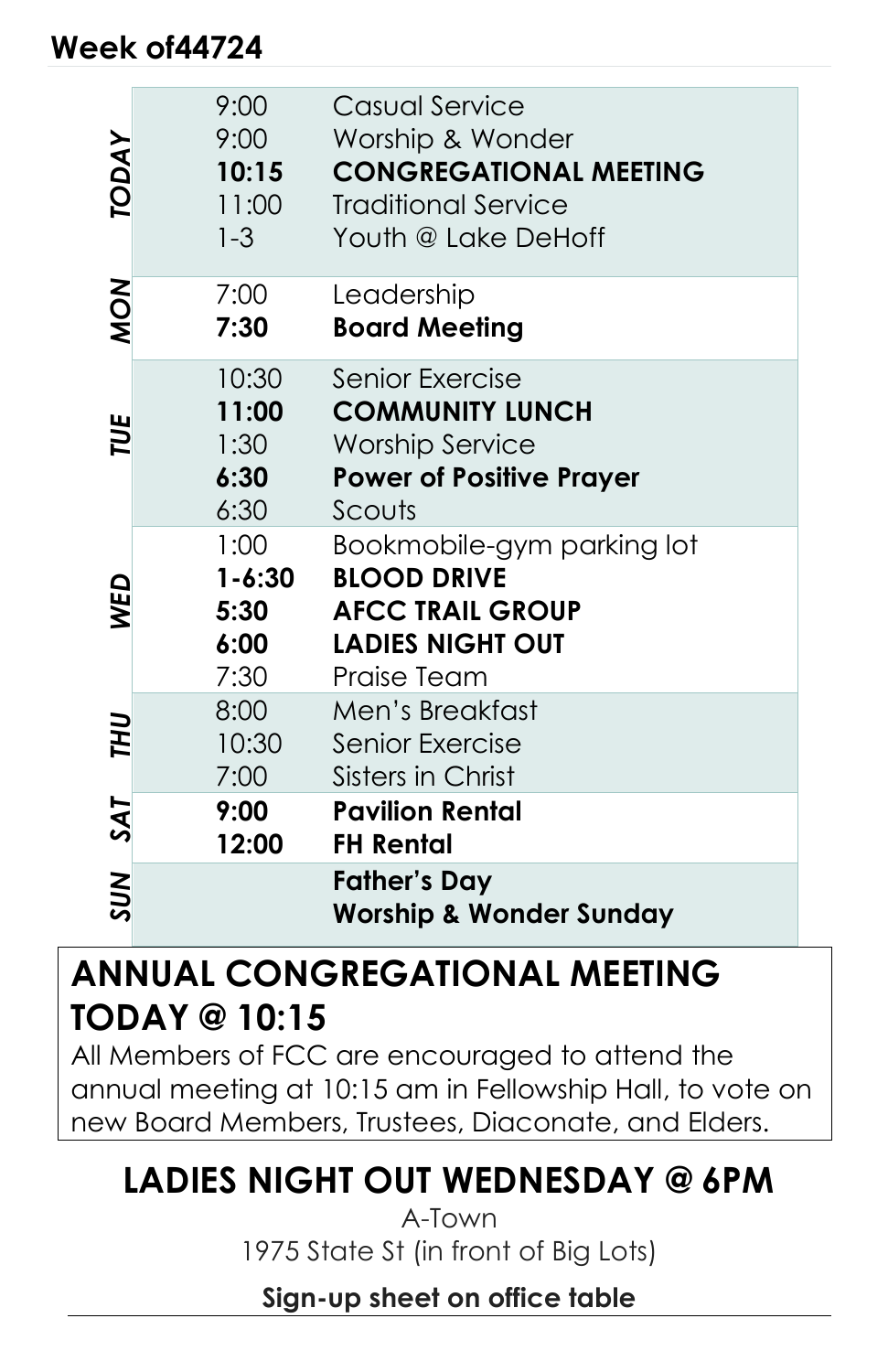Packets available in lobby & office area

# **SUMMER SUNDAYS AT 10 AM**

JUNE 12 – Annual congregational meeting in Fellowship Hall

JUNE 19 – CWW SUNDAY – See how our kids 3 years old through 2nd grade learn to worship every Sunday at 9 AM. Sing, listen, and respond with them!

JUNE 26 – Breakfast for everyone as we are introduced to our new members within the last year.

JULY 3 – Rev. Walter McNutt presents history of the Disciples of Christ

JULY 10 – Daniel Matea (of Heart and Sole shoe ministry) – tells of his recent trip to Poland to supply shoes to refugees

# **FCC BASEBALL NIGHT OUT**

Join us as we watch the Akron RubberDucks take on the Altoona Curve on Friday, July 8th @ at 7:05 pm. Following the game will be fireworks! Sign-up on the sheet outside the office or email the church fccalliance@gmail.com. Tickets are \$15.

# **PARADE WALKERS NEEDED…**

Walkers are needed for the Carnation Parade float on August 13, 2022. The theme is "Jesus Loves All the Children of the World". Please wear something representing a child, country or wear a red shirt to represent FCC. Walkers will be collecting food items and/or money for the Alliance Community Food Pantry. Sign up at the office table.

# **UKRAINE RELIEF CAMPAIGN UPDATE…**

\$2222.00 has been collected as of 6/5/22 for Ukrainian relief. Outreach will continue to collect for the Ukrainian people through the end of June.